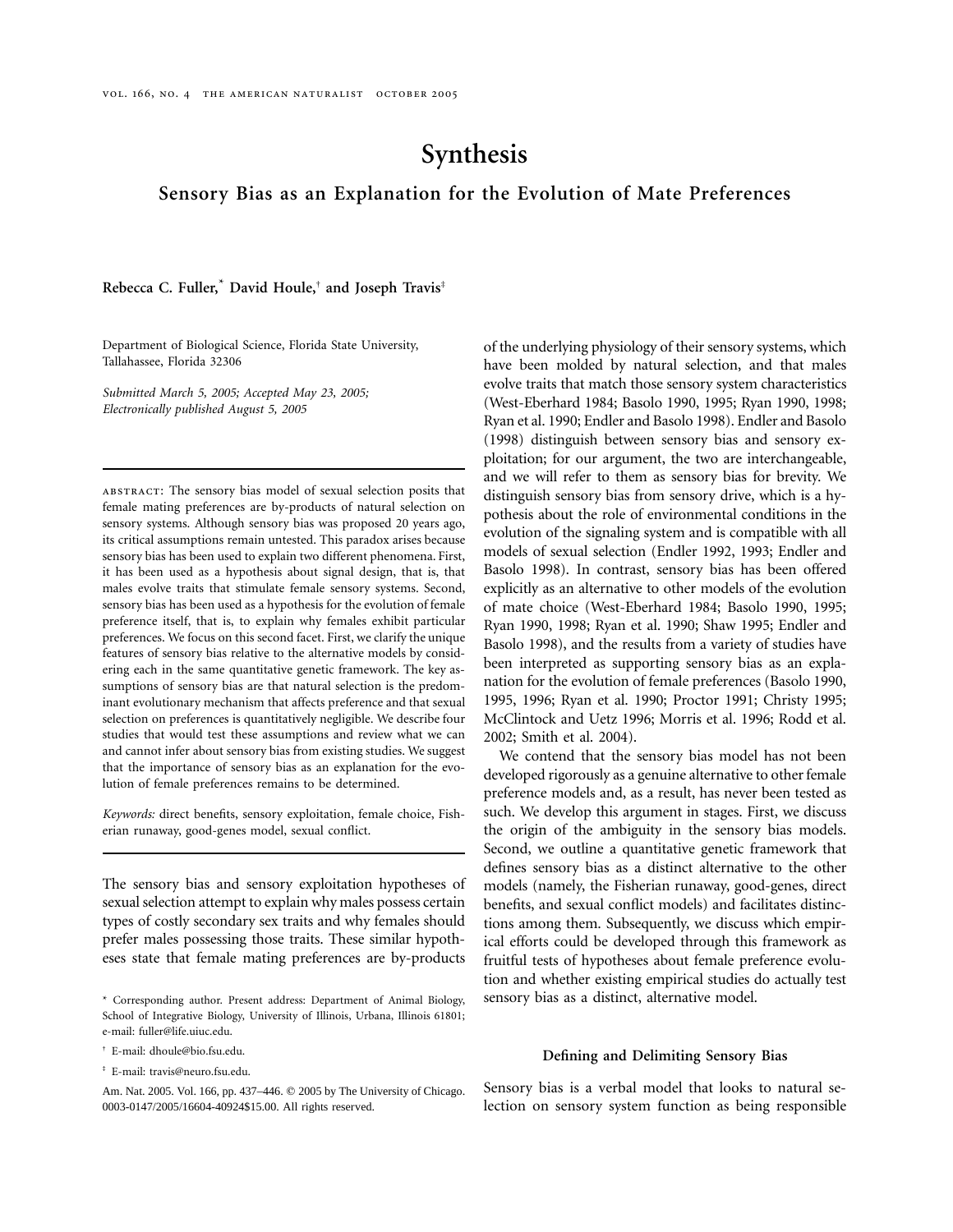for the origin of female mating preference. Unfortunately, different presentations of the model are not consistent in their descriptions of whether female preference is also molded by sexual selection. For example, Ryan (1990) states that under sensory exploitation, female preferences do not evolve through sexual selection ("current preferences for traits have become established in the population for reasons not related to adaptive mate choice or sexual selection"; Ryan 1990, p. 179). Later text in that same article implies that sexual selection can be responsible ("if a female preference for a male trait in any species is due to sensory exploitation, this need not imply that the sensory bias has never been under selection, even selection for mate choice"; Ryan 1990, p. 185). Different authors espouse different claims about whether current levels of female preference are adaptive; for example, Ryan and Rand (1990) suggest that female mating preferences can be nonadaptive under sensory bias, whereas others claim that the model implies that preferences are adaptive (Dawkins and Guilford 1996; Endler and Basolo 1998). Part of this ambiguity is due to the fact that Ryan and Rand (1990) and Ryan (1990) do not specifically state what they mean by "adaptive," that is, whether preference is molded by sexual selection, natural selection, or both. Similar inconsistency can be found in the comparisons of sensory bias with other models; the conflicting claim that sensory bias is an alternative to the other models of sexual selection and yet consistent with their operation can be found in many presentations of the sensory bias process (West-Eberhard 1984; Basolo 1990, 1995; Ryan 1990, 1998; Ryan et al. 1990; Endler and Basolo 1998).

There are two distinct ideas within the sensory bias literature that must be distinguished. First, much of this literature is aimed at explaining signal design, that is, which signals animals will use, not the content of the signal nor the evolutionary forces that act on signaler and receiver through that content once the pair exists (Endler 1992, 1993). Sensory bias has proved a very productive framework for understanding which traits evolve in males, that is, why some traits evolve as sexual signals instead of others (e.g., traits that elicit greater stimulation of the female sensory system, traits that contrast with background conditions, novel traits that preclude habituation). However, the issue of which specific traits evolve is outside the realm of traditional sexual selection theory. Traditional sexual selection theory begins with the assumption that females exhibit genetic variation in their preference for a male trait, and theory says nothing about the trait for which females exhibit their preference. Traditional sexual selection theories (i.e., Fisher process, good-genes, direct benefits, sexual conflict) all assume that males evolve traits to match female mating preferences to the extent possible, given costs.

The second major theme in sensory bias is the one that concerns us here, and that is the idea that sensory bias can explain the evolution of the quantitative degree of female preference for male traits. The key idea of the sensory bias model is that mating preferences evolve not via sexual selection but by a correlated response of the sensory system to natural selection on other behaviors and/or traits (West-Eberhard 1984; Basolo 1990; Ryan 1990, 1998; Kirkpatrick and Ryan 1991). In this respect, sensory bias can represent a distinct alternative to other models. The critical distinctions among all models of sexual selection are in their explanations for the evolution of female preferences. Despite its ambiguities, we believe that the sensory bias literature does provide a genuinely distinct hypothesis: that the level of female preference in a population evolves as a correlated response to natural selection on other behaviors and/or traits.

### **Natural and Sexual Selection**

Throughout this article, we draw a distinction between "natural" and "sexual" selection on female mating preferences. By "natural" selection we mean fitness differences that are independent of the identity and number of one's mates, which might also be referred to as nonsexual selection. We use the term "sexual selection" to mean fitness differences arising as a result of both the number and identity of mates (Andersson 1994, p. 7). In contrast, many previous formal definitions of sexual selection depend solely on the number of mates or matings (Endler 1986; Arnold 1994; Shuster and Wade 2003). Unfortunately, this practice neglects the fact that sexual selection can arise as a result of both the numbers and the properties (i.e., quality) of an individual's mating partners. A prime example is found in the Darwin-Fisher mechanism (Kirkpatrick et al. 1990), where males evolve traits via selection generated by variation in mate quality (i.e., males compete for highquality females with no variation in mate number). Obviously, the same process applies to females, where selection on female mating preferences arises from differences in fitness due to the properties of the males with whom they mate (see Jennions and Petrie 2000 for a review of such effects). Under this definition, the evolution of female mating preferences via the Fisher, good-genes, direct benefits, and sexual conflict models are all forms of sexual selection on female mating preferences because preference affects female fitness via the properties of her mates (see below for the details of these models). Under our definition, the evolution of female preference via sensory bias is a form of natural selection because selection on preference is independent of mate identity. We do not mean to redefine natural selection by our use of the term; we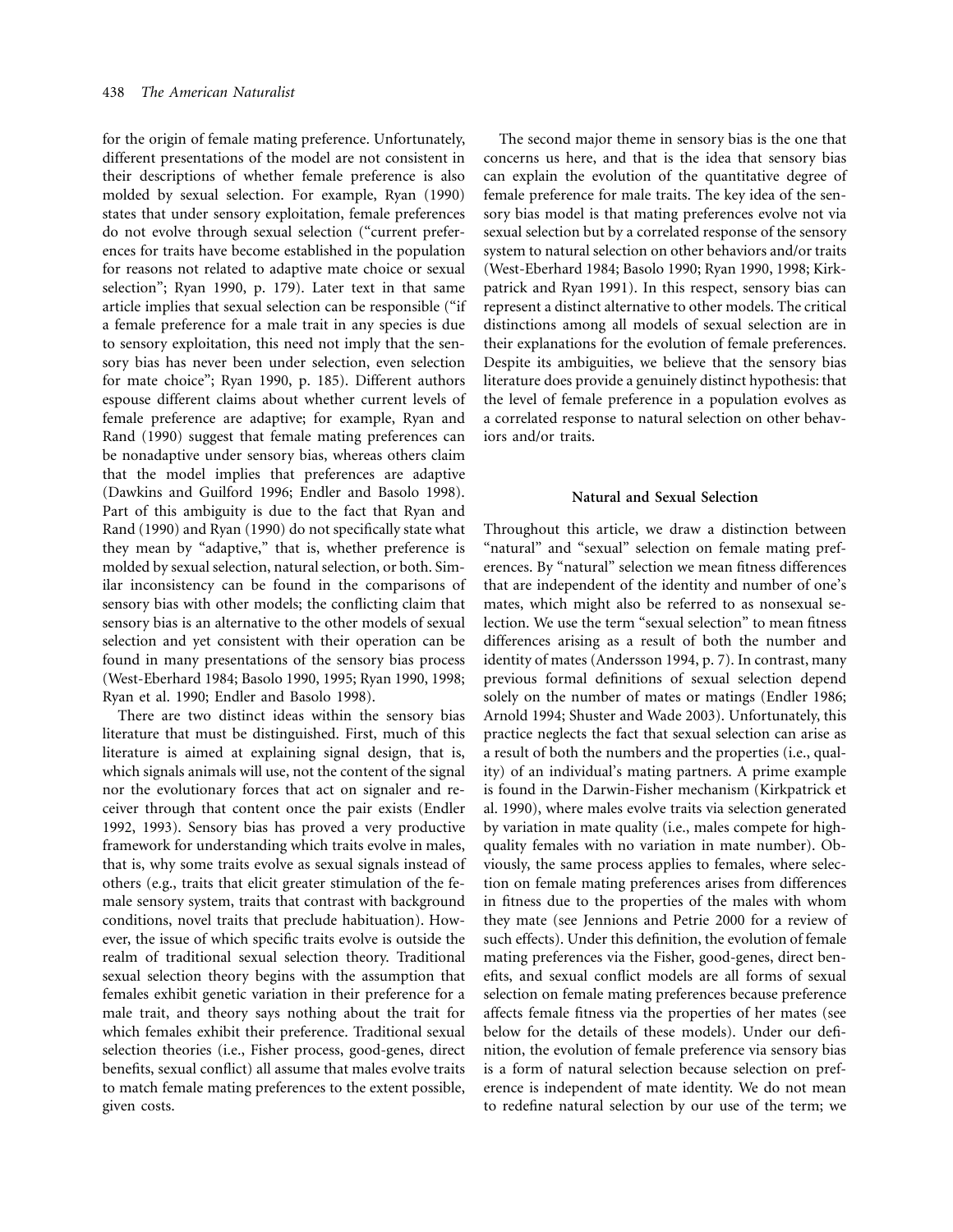merely use it as a shorthand for the somewhat awkward phrase "nonsexual selection."

## **A Quantitative Genetic Framework for the Evolution of Female Preference**

We will consider five basic models for the evolution of female preference: sensory bias, the Fisherian process, good-genes, direct benefits, and sexual conflict. We use the formalism of multivariate quantitative genetics to place all of these in a common explicit framework. To do this, we draw on the many previous quantitative genetic models of female preference (for a review, see Mead and Arnold 2004).

The focus of these models is the vector of changes in the phenotypes during a single generation, denoted  $\Delta \bar{z}$ . This change is predicted from the additive genetic variancecovariance matrix,  $G$ , the vector of selection gradients,  $\beta$ , and the vector of mutational effects, **u**, as  $\Delta \bar{z} = G\beta + u$ . We decompose the total selection gradient  $\beta$  into a part due to natural selection  $(\beta_{N})$  and another due to sexual selection ( $\beta_s$ ), selection caused by variation in mate number or quality. Female preference models typically involve a female preference (*p*) and a male display trait (*t*), and in some cases they include a residual fitness or viability trait  $(v)$ . We use the term "viability" to represent variation in naturally selected fitness, including variation in fecundity not affected by mate quality or number.

Expanding  $\mathbf{G}$ ,  $\boldsymbol{\beta}$ , and **u** to show their constituent elements, for these three traits we have

$$
\mathbf{G} \times (\boldsymbol{\beta}_{\mathrm{N}} + \boldsymbol{\beta}_{\mathrm{S}}) + \mathbf{u},
$$
  

$$
\Delta \bar{\mathbf{z}} = \begin{pmatrix} V_t & C_{tp} & C_w \\ C_{tp} & V_p & C_{pv} \\ C_w & C_{pv} & V_v \end{pmatrix} \times \begin{pmatrix} \beta_{\mathrm{N}t} \\ \beta_{\mathrm{N}p} \\ \beta_{\mathrm{N}p} \end{pmatrix} + \begin{bmatrix} \beta_{\mathrm{S}t} \\ \beta_{\mathrm{S}p} \\ \beta_{\mathrm{S}v} \end{bmatrix} + \begin{bmatrix} u_t \\ u_p \\ u_v \end{bmatrix},
$$

where *V* represents an additive genetic variance, *C* represents an additive genetic covariance between a pair of traits, and  $\beta$  represents a selection gradient either for mating  $(\beta_s)$  or for the balance of the life span outside of mating  $(\boldsymbol{\beta}_{N}).$ 

To characterize each model, we consider the conditions under which it explains the initial evolution of female preference for an exaggerated male trait  $(\Delta p > 0)$  as well as the equilibrium conditions where an exaggerated preference is maintained within a population ( $\Delta p = 0$ ,  $p > 0$ ).

*Sensory bias*. Figure 1 shows the forces at work at three stages in the evolution of a female preference and a male display due to sensory bias. Boldface values show the critical assumptions for this model at each stage. The sensory bias model assumes that a change in natural selection on the preference initiates its increase to the level at which it

$$
\begin{pmatrix}\nV_t & C_{tp} & C_{tv} \\
V_p > 0 & C_{pv} \\
V_v\n\end{pmatrix}\n\times\n\begin{pmatrix}\n\beta_{Nt} = 0 \\
\beta_{Np} > 0 \\
\beta_{Nv}\n\end{pmatrix}\n+\n\begin{pmatrix}\n\beta_{St} = 0 \\
\beta_{Sp} = 0 \\
\beta_{Sp}\n\end{pmatrix}
$$
\n
$$
\begin{pmatrix}\nV_t > 0 & C_{tp} & C_{tv} \\
V_p > 0 & C_{pv} \\
V_v\n\end{pmatrix}\n\times\n\begin{pmatrix}\n\beta_{Nt} = 0 \\
\beta_{Np} > 0 \\
\beta_{Nv}\n\end{pmatrix}\n+\n\begin{pmatrix}\n\beta_{St} > 0 \\
\beta_{Sp} = 0 \\
\beta_{Sp}\n\end{pmatrix}
$$
\n
$$
\begin{pmatrix}\nV_t & C_{tp} & C_{tv} \\
V_p & C_{pv} \\
V_v\n\end{pmatrix}\n\times\n\begin{pmatrix}\n\beta_{Nt} = -\beta_{St} \\
\beta_{Np} = 0 \\
\beta_{Nv}\n\end{pmatrix}\n+\n\begin{pmatrix}\n\beta_{St} = -\beta_{Nt} \\
\beta_{Sp} = 0 \\
\beta_{Sp}\n\end{pmatrix}
$$

**Figure 1:** Forces at three stages (initiation, exaggeration, and equilibrium) in the evolution of a female preference and a male trait due to sensory bias. The top set of matrices shows conditions that initiate the exaggeration of female preference from a naturally selected equilibrium where neither preference nor male trait are exaggerated; the middle set of matrices shows intermediate conditions where an increased level of preference has created sexual selection on the male trait; the lower set of matrices shows conditions expected at a new equilibrium with exaggerated preference and trait value. Terms shown in boldface are the critical ones for the sensory bias hypothesis.

can exert sexual selection on the male trait. This is represented by the positive value of  $\beta_{N\rho}$  shown in boldface in the top section of figure 1. At the same time, a critical assumption of the sensory bias model is that sexual selection on female preference is completely absent, or at least negligible. This is represented by the term  $\beta_{\text{S}p} \equiv 0$ , by which we mean that this selection gradient is assumed to be 0 for every value of *p* and not just at a local optimum. This means that there are no fitness consequences (positive or negative) to females from choosing particular males.

In the second stage of the evolution of female preference, shown in the middle set of matrices in figure 1, female preference has increased to the point from which it exerts directional sexual selection on display. If the male display has additive genetic variation  $(V<sub>t</sub> > 0)$ , it will respond immediately to sexual selection. Finally, preference will settle at a local, naturally selected equilibrium point, represented by the term  $\beta_{Np} = 0$  in the bottom set of matrices in the figure. Male display is maintained by a balance between natural selection that seeks the return of the display to the original optimum and sexual selection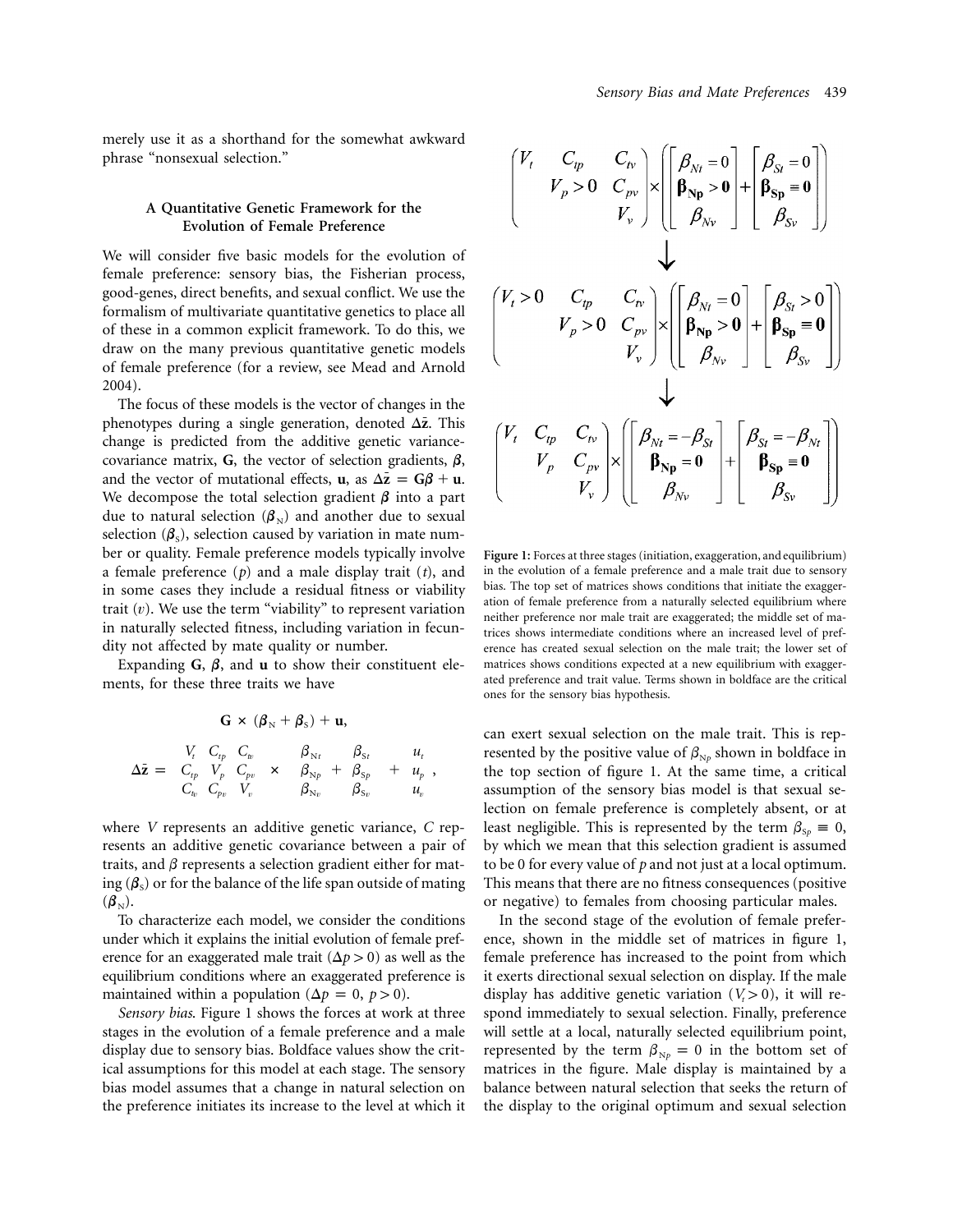that favors further exaggeration. This balance occurs in all models of coevolution between preference and display, so we do not show these terms in boldface. In the pure sensory bias model, this balance is particularly simple because the natural and sexual selection gradients on the display should exactly cancel each other's effects.

*Fisher process*. The first conditions for the Fisher process are that there is genetic variance in both preference and male display (fig. 2; O'Donald 1962; Lande 1981; Kirkpatrick 1982; Pomiankowski et al. 1991). The nonrandom mating that results creates a gametic disequilbrium between *p* and *t* ( $C_{tp} > 0$ ). Hence, choosier females produce offspring that inherit alleles producing above-average values of female preference and male display. A Fisher process is initiated when female preference is perturbed away from  $p = 0$ . The cause of such a perturbation is outside the model, but in a pure Fisher model it might include drift or gene flow. The change in *p* causes sexual selection on *t*. Because preference and display have a genetic covariance, this selection on display also results in a response in preference. If  $C_{tp} > V_p$  then the response in *p* will be so large as to perpetuate the sexual selection *t*, resulting in the "Fisher runaway," where *p* and *t* increase or decrease indefinitely. If  $C_{tp} < V_p$  then the response in *p* will quickly return the population to a state where the degree of expression of *t* matches the level appropriate to *p*, either larger or smaller than the starting *p* and *t* values. If perturbations of *p* are common, even this nonrunaway process may eventually result in a large shift in preference and display (Lande 1981).

While the above assumptions are sufficient to initiate the Fisher process, the stable exaggeration of preference and trait require that the preference have no cost. This is equivalent to stating that there is no natural selection on preference itself,  $\beta_{Np} \equiv 0$ . When this is so, preference can be exaggerated at equilibrium (Lande 1981; Kirkpatrick 1982). Display will also be stably exaggerated, again because of an exact balance between positive sexual selection and negative natural selection. This no-cost assumption is generally thought to be unrealistic and therefore to limit the applicability of the Fisher process as an equilibrium explanation of sexual selection (Kirkpatrick 1982; Pomiankowski 1987*a*; Iwasa and Pomiankowski 1991; Pomiankowski et al. 1991). Note, however, that a costly female preference can be maintained, provided that there is a biased mutation rate against the display  $(u_t > u_p;$  Pomiankowski et al. 1991).

At equilibrium (fig. 2, *bottom*), the structure of the  $\beta$ gradient on preference under the Fisher model appears superficially similar to that of sensory bias (fig. 1, *bottom*). In actuality, they are quite different. The Fisher process depends on there being no natural or sexual selection of any sort on preference ( $\beta = 0$ ). Sensory bias assumes no

$$
\begin{pmatrix}\n\mathbf{V}_{\mathbf{t}} > \mathbf{0} & \mathbf{C}_{\mathbf{tp}} > \mathbf{0} & \mathbf{C}_{\mathit{IV}} = 0 \\
\mathbf{V}_{\mathbf{p}} > \mathbf{0} & \mathbf{C}_{\mathit{pv}} = 0 \\
\mathbf{V}_{\mathbf{v}} > \mathbf{0} & \mathbf{C}_{\mathit{pv}} = 0\n\end{pmatrix}\n\times\n\begin{bmatrix}\n\boldsymbol{\beta}_{Nt} = 0 \\
\boldsymbol{\beta}_{\mathbf{Np}} = 0 \\
\boldsymbol{\beta}_{Nv}\n\end{bmatrix}\n+\n\begin{bmatrix}\n\boldsymbol{\beta}_{\mathbf{S}\mathbf{t}} > \mathbf{0} \\
\boldsymbol{\beta}_{\mathbf{S}\mathbf{p}} = 0 \\
\boldsymbol{\beta}_{\mathbf{S}\mathbf{v}}\n\end{bmatrix}
$$
\n
$$
\mathbf{V}_{\mathbf{t}} > \mathbf{0} & \mathbf{C}_{\mathbf{tp}} = 0 & \mathbf{C}_{\mathit{IV}} = 0 \\
\mathbf{V}_{\mathbf{p}} > \mathbf{0} & \mathbf{C}_{\mathit{pv}} = 0 \\
\mathbf{V}_{\mathbf{v}} > \mathbf{0} & \mathbf{C}_{\mathit{pv}} = 0\n\end{pmatrix}\n\times\n\begin{bmatrix}\n\boldsymbol{\beta}_{Nt} = -\boldsymbol{\beta}_{\mathit{S}t} \\
\boldsymbol{\beta}_{Nt} = -\boldsymbol{\beta}_{\mathit{S}t} \\
\boldsymbol{\beta}_{\mathbf{S}\mathbf{p}} = \mathbf{0} \\
\boldsymbol{\beta}_{\mathbf{S}\mathbf{p}} = \mathbf{0}\n\end{bmatrix}
$$

**Figure 2:** Forces at two stages in the evolution of a female preference and a male trait due to the Fisher process. The top matrix shows the conditions necessary for the initial increase in female mating preference, whereas the bottom matrix shows the conditions at equilibrium. Terms shown in boldface are critical to the Fisher hypothesis.

directional selection because preference is at a fitness peak  $(\beta_{N} = 0)$  and hence under stabilizing selection.

*Good genes*. The good-genes process is initiated by positive covariance between male display and genetic variation for residual fitness,  $v$  (Hamilton and Zuk 1982; Pomiankowski 1987*b*; Iwasa and Pomiankowski 1991, 1999). This is equivalent to the existence of condition dependence of the display, for example, if larger individuals have higher *v* and therefore larger display traits. There is no necessity for display itself (*t*) to be genetically variable to allow evolution of *p*. In figure 3, we show a case where genetic variation in v is created by biased mutation  $(u_n)$ ; residual fitness variation could also be created by other means, such as environmental change or gene flow. The good-genes model also assumes genetic variation in preference, which then creates genetic covariance between *p* and *v* ( $C_{np} > 0$ ). On the selection side, *p* starts at a local, naturally selected optimum ( $\beta_{Np} = 0$ ,  $\partial w^2 / \partial p < 0$ ), but the model is distinguished from those involving direct benefits or sexual conflict by the absence of direct sexual selection on *p*  $(\beta_{\rm Sp} \equiv 0)$ . Preference then is pushed away from its local optimum by selection for high  $v$ . When display is also genetically variable, covariance between *p* and *t* is also created; this covariance can accelerate the good-genes process but is not necessary for it to proceed (Houle and Kondrashov 2002).

Once preference starts to increase, it creates sexual selection on display as usual but also sexual selection for high viability, as shown in the middle panel of figure 3. It also creates natural selection to return preference to its starting state. Thus, a number of selective forces are at work in the good-genes process, and they combine to impose direct and indirect selection on all three traits. At equilibrium (fig. 3, *bottom*), natural selection against pref-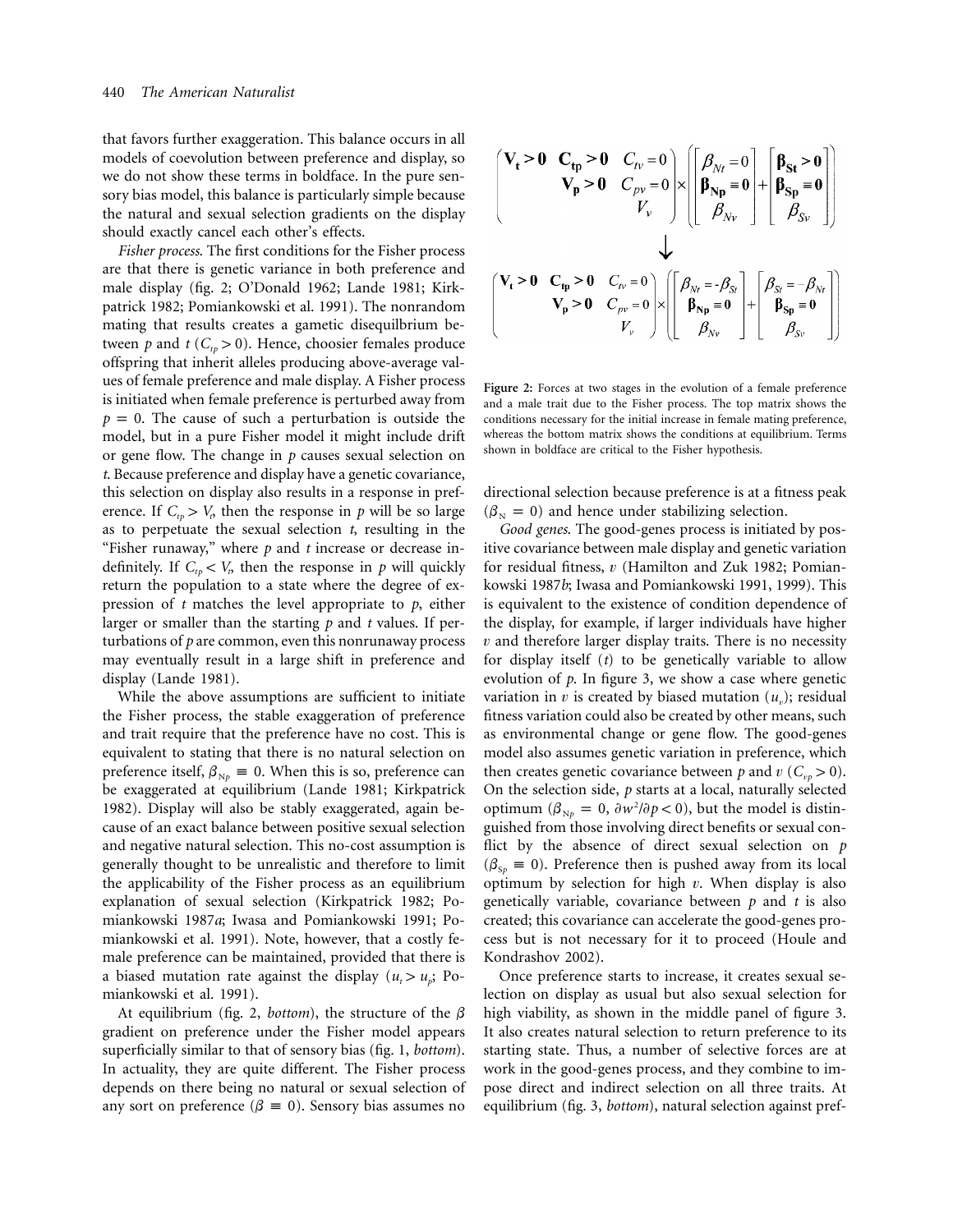$$
\begin{pmatrix}\nV_t > 0 & C_{tp} > 0 & C_{tv} > 0 \\
V_p > 0 & C_{pv} > 0 & \times \\
V_v > 0 & \end{pmatrix}\n\times\n\begin{pmatrix}\n\beta_{Nt} = 0 \\
\beta_{Np} = 0 \\
\beta_{Nv} = u_v / V_v\n\end{pmatrix}\n+\n\begin{pmatrix}\n\beta_{St} = 0 \\
\beta_{Sp} = 0 \\
\beta_{Sp} = 0\n\end{pmatrix}
$$
\n
$$
\begin{pmatrix}\nV_t > 0 & C_{tp} > 0 & C_{tv} > 0 \\
V_p > 0 & C_{pv} > 0 \\
V_v > 0 & \end{pmatrix}\n\times\n\begin{pmatrix}\n\beta_{Nt} = 0 \\
\beta_{Np} = 0 \\
\beta_{Np} < 0\n\end{pmatrix}\n+\n\begin{pmatrix}\n\beta_{St} > 0 \\
\beta_{Sp} = 0 \\
\beta_{Sp} > 0\n\end{pmatrix}
$$
\n
$$
\begin{pmatrix}\nV_t > 0 & C_{tp} > 0 & C_{tv} > 0 \\
V_p > 0 & C_{pv} > 0 \\
V_v > 0 & \end{pmatrix}\n\times\n\begin{pmatrix}\n\beta_{Nt} < 0 \\
\beta_{Np} < 0 \\
\beta_{Np} < 0 \\
\beta_{Nv} > 0\n\end{pmatrix}\n+\n\begin{pmatrix}\n\beta_{St} > 0 \\
\beta_{Sp} = 0 \\
\beta_{Sp} = 0 \\
\beta_{Sp} > 0\n\end{pmatrix}
$$

Figure 3: Forces at three stages (initiation, exaggeration, and equilibrium) in the evolution of a female preference and a male display trait, according to the good-genes models. At equilibrium, there is direct selection against the female mating preferences and indirect selection for the preference via the correlation between preference and viability. The status of the covariance between trait and viability is ambiguous. A phenotypic correlation between display and the trait is necessary but need not arise through genes that affect display per se. Terms shown in boldface are critical to the good-genes hypothesis.

erence (i.e., cost of preference) is balanced by indirect selection on preference through the correlation of preference with viability. At equilibrium under the good-genes model, natural selection favors a decrease in preference, while indirect sexual selection favors an increase. This contrasts again with the situation under the sensory bias model, which predicts stabilizing natural selection on preference.

*Direct benefits*. In the direct benefits model, females acquire fitness benefits by choosing males that provide a fitness benefit to either a female or her offspring (Price et al. 1993; Schluter and Price 1993). Examples include a nuptial gift that enhances fecundity and effective paternal care that increases offspring survival. Increased levels of preference evolve when the male display is correlated with the benefit he can offer a female (fig. 4, *top*). While this process has been described as natural selection on female mating preferences (Kirkpatrick 1987; Reynolds and Gross 1990), in our terminology it involves direct sexual selection  $(\beta_{\rm s_0} > 0)$  on female mating preferences (fig. 4) because the fitness consequences of preference are functions of the identity and quality of a female's mating partner. Similarly, the costs of mating preference can arise as a function of either sexual or natural selection. In the bottom panel of

figure 4, we show the equilibrium conditions, where the benefits are balanced by natural selection (e.g., Schluter and Price 1993), but the costs of mate choice can also be due to sexual selection, where costs arise from the negative effects of mating with males that have high display levels that balance the benefits they provide (e.g., Kirkpatrick 1985; Price et al. 1993).

*Sexual conflict*. Sexual conflict scenarios for preference evolution depend on the existence of a female preference for male traits to create the opportunity for sexual conflict to arise (Arnqvist and Rowe 2005). Therefore, sexual conflict models cannot be considered in isolation from the other models. Selection on preference due to sexual conflict arises in our coevolutionary framework whenever male display traits directly affect female fitness. Such effects may occur during the act of mating (Holland and Rice 1998; Gavrilets 2000; Gavrilets et al. 2001), for example, transfer of manipulative or toxic materials in semen or damage to females during mating. In this case, sexual conflict sets up direct sexual selection on female preference to lower the mating rate or choose less damaging mates. Alternatively, conflict may occur whether or not mating occurs. For example, male persistence in courting a female may directly affect her fitness by hampering feeding or attracting predators. In such cases, there may be no selection on preference generated by the male trait.

An example of the sort of pattern expected under sexual conflict is shown in figure 5. We assume that a direct benefits scenario initiates the female preference exaggeration, as shown in the top panel. If males then evolve a level of display that stimulates females to mate more than is optimal for them, sexual selection then favors increasing

$$
\begin{pmatrix}\nV_t & C_{tp} & C_{tv} \\
V_p > 0 & C_{pv} \\
V_v\n\end{pmatrix}\n\times\n\begin{pmatrix}\n\beta_{Nt} = 0 \\
\beta_{Np} = 0 \\
\beta_{Sv}\n\end{pmatrix}\n+\n\begin{pmatrix}\n\beta_{St} = 0 \\
\beta_{Sp} > 0 \\
\beta_{Sp}\n\end{pmatrix}
$$
\n
$$
\n\times\n\begin{pmatrix}\nV_t > 0 & C_{tp} & C_{tv} \\
V_p > 0 & C_{pv} \\
V_v\n\end{pmatrix}\n\times\n\begin{pmatrix}\n\beta_{Nt} < 0 \\
\beta_{Np} < 0 \\
\beta_{Np}\n\end{pmatrix}\n+\n\begin{pmatrix}\n\beta_{St} > 0 \\
\beta_{Sp} > 0 \\
\beta_{Sp}\n\end{pmatrix}
$$

Figure 4: Evolutionary forces at two stages (initiation and equilibrium) necessary for the direct benefits model. At an equilibrium shown in the bottom matrix, direct natural selection against the preference (costs of choice) and direct sexual selection for preference (benefits of choice) balance. Terms shown in boldface are critical to the hypothesis.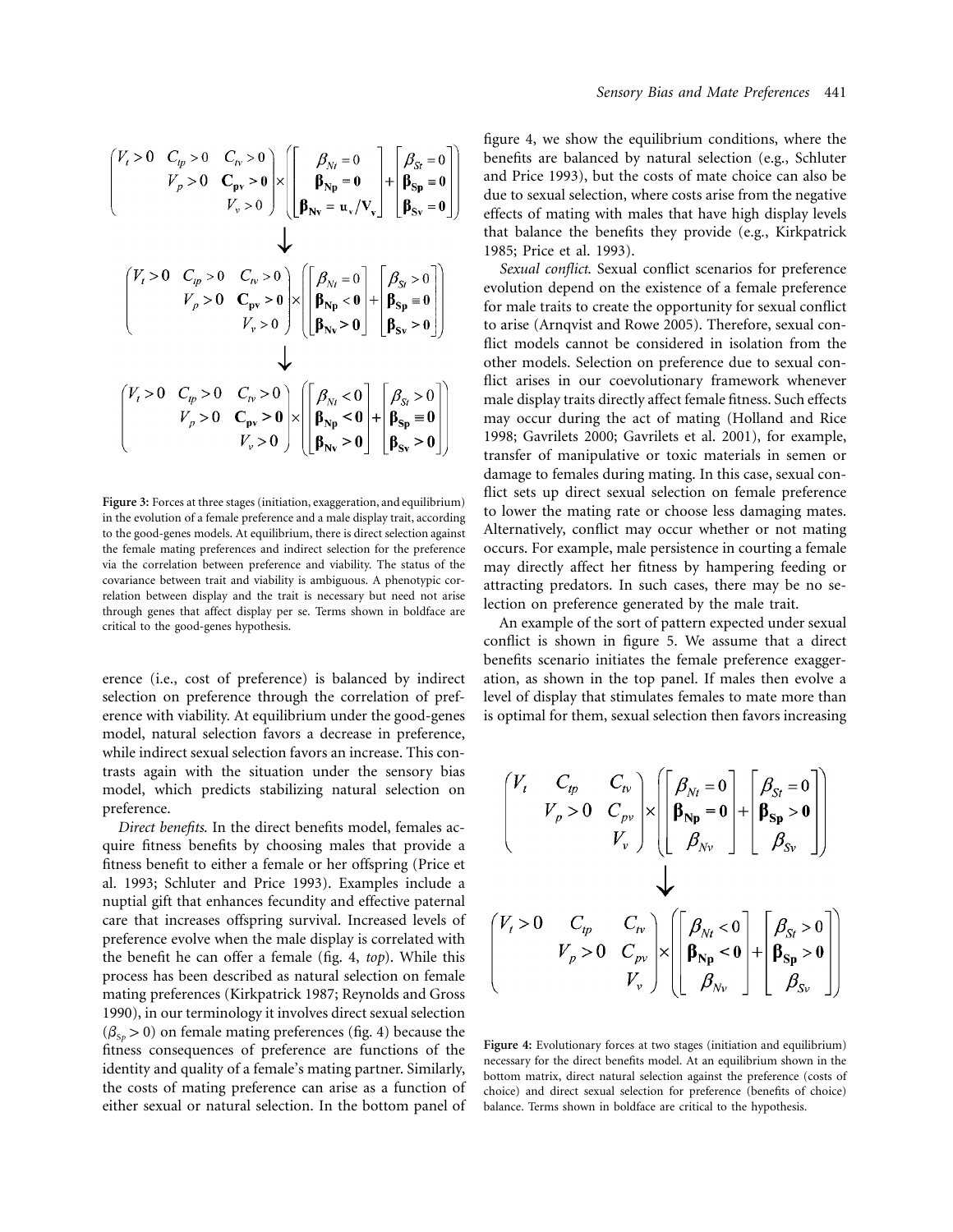$$
\begin{pmatrix}\nV_t & C_{tp} & C_{tv} \\
V_p > 0 & C_{pv} \\
V_v\n\end{pmatrix}\n\times\n\begin{pmatrix}\n\boldsymbol{\beta}_{Nt} \\
\boldsymbol{\beta}_{Np} = 0 \\
\boldsymbol{\beta}_{Sv}\n\end{pmatrix}\n+\n\begin{pmatrix}\n\boldsymbol{\beta}_{St} > 0 \\
\boldsymbol{\beta}_{Sp} > 0 \\
\boldsymbol{\beta}_{Sv}\n\end{pmatrix}
$$
\n
$$
\begin{pmatrix}\nV_t & C_{tp} & C_{tv} \\
V_p & C_{pv} \\
V_v\n\end{pmatrix}\n\times\n\begin{pmatrix}\n\boldsymbol{\beta}_{Nt} < 0 \\
\boldsymbol{\beta}_{Np} < 0 \\
\boldsymbol{\beta}_{Nv}\n\end{pmatrix}\n+\n\begin{pmatrix}\n\boldsymbol{\beta}_{St} > 0 \\
\boldsymbol{\beta}_{Sp} > 0 \\
\boldsymbol{\beta}_{Sp} > 0 \\
\boldsymbol{\beta}_{Sp}\n\end{pmatrix}
$$

Figure 5: Evolutionary forces at two stages (initiation and equilibrium) necessary for the sexual conflict model. The only difference between this model and the direct benefits model is that there is sexual selection for costly male traits at the start of the process in the first matrix. Terms shown in boldface are critical to the hypothesis.

the level of preference itself to avoid costly interactions with males. The equilibrium situation here is the same as that for the direct benefits model: direct sexual selection for higher preference is balanced by direct natural selection for lower preference. These results are superficially similar to the expectation under sensory bias, in that all three models predict no net directional selection for preference. However, with both sexual conflict and direct benefits, this happens because natural and sexual selection exert conflicting selection, whereas sensory bias assumes only stabilizing natural selection. Scenarios consistent with the joint action of sexual conflict and other types of selection on mate preferences are readily constructed (Arnqvist and Rowe 2005), although the equilibrium pattern of selection might differ from that shown in figure 5.

Although we have discussed each model separately, each of these processes may act simultaneously. Many theoretical studies have modeled conditions where more than one process operates or compared the efficacy of different processes under certain assumptions (e.g., Kirkpatrick 1996; Iwasa and Pomiankowski 1999; Hall et al. 2000). Other attempts to investigate the relationship between models have been misleading. Kokko et al. (2002) claimed to have shown that the Fisher and good-genes models are related, but this claim is based on a misunderstanding of the Fisher process. As outlined above, the Fisher process depends on the genetic covariance between preference and display, which does not appear in Kokko et al.'s evolutionarily stable strategy model. Additional theoretical work on combinations could illuminate the circumstances under which

different processes are likely to have the greatest effects on preference.

## **Distinguishing Sensory Bias from Other Preference Models in Practice**

With this background in mind, which empirical studies could distinguish sensory bias from other models? Which might provide insight into its relative importance in particular situations? The key to the differences between models revealed in figures 1–5 depends on our ability to distinguish between sexual and natural selection. Recall that we have defined sexual selection as the fitness consequences of mate number and mate quality.

The most direct approach is therefore to determine the extent to which natural and sexual selection act on mating preferences. In the strictest sense, sensory bias predicts that selection on preference is independent of the identity and attributes of males, whereas the other models predict that selection on preference follows from the benefits of choosing particular males, regardless of whether those benefits accrue directly or indirectly. Of course, the reality is that a combination of sexual and natural selection may act on preference, and so studies that can assess both facets of selection will be at a premium. One approach is to study selection on preference in natural populations and attempt to decompose the total selection gradient on preference into components due to natural and sexual selection (e.g., Blows and Brooks 2003). This is more easily written than accomplished. For example, to measure sexual selection on preference, we would have to determine whether any selection on preference is a function of the males with whom a female might mate. We would have to mate males with multiple females to determine the statistical effects of individual males on a female's inclusive fitness as well as measure preference independently of the actual mating outcome. This extensive experimental approach will not be feasible in many systems.

A second approach would be to estimate the **G** matrix and look at the variances and covariances important for each model. For example, finding genetic covariances between residual fitness and preference would implicate good genes, and genetic covariances between preference and display a possible role for the Fisher process.

Another powerful approach is to examine the relative roles of multiple models using an elasticity analysis (Caswell 1989; Kirkpatrick 1996). Ideally, one has estimated both the **G** matrix and the  $\beta$  vector. An elasticity analysis allows an investigation into which elements have large effects on changes in preference. For example, whenever preference and display trait are genetically variable, there will necessarily be an observed genetic covariance  $(C<sub>n</sub>)$ between them. However, the observed covariance might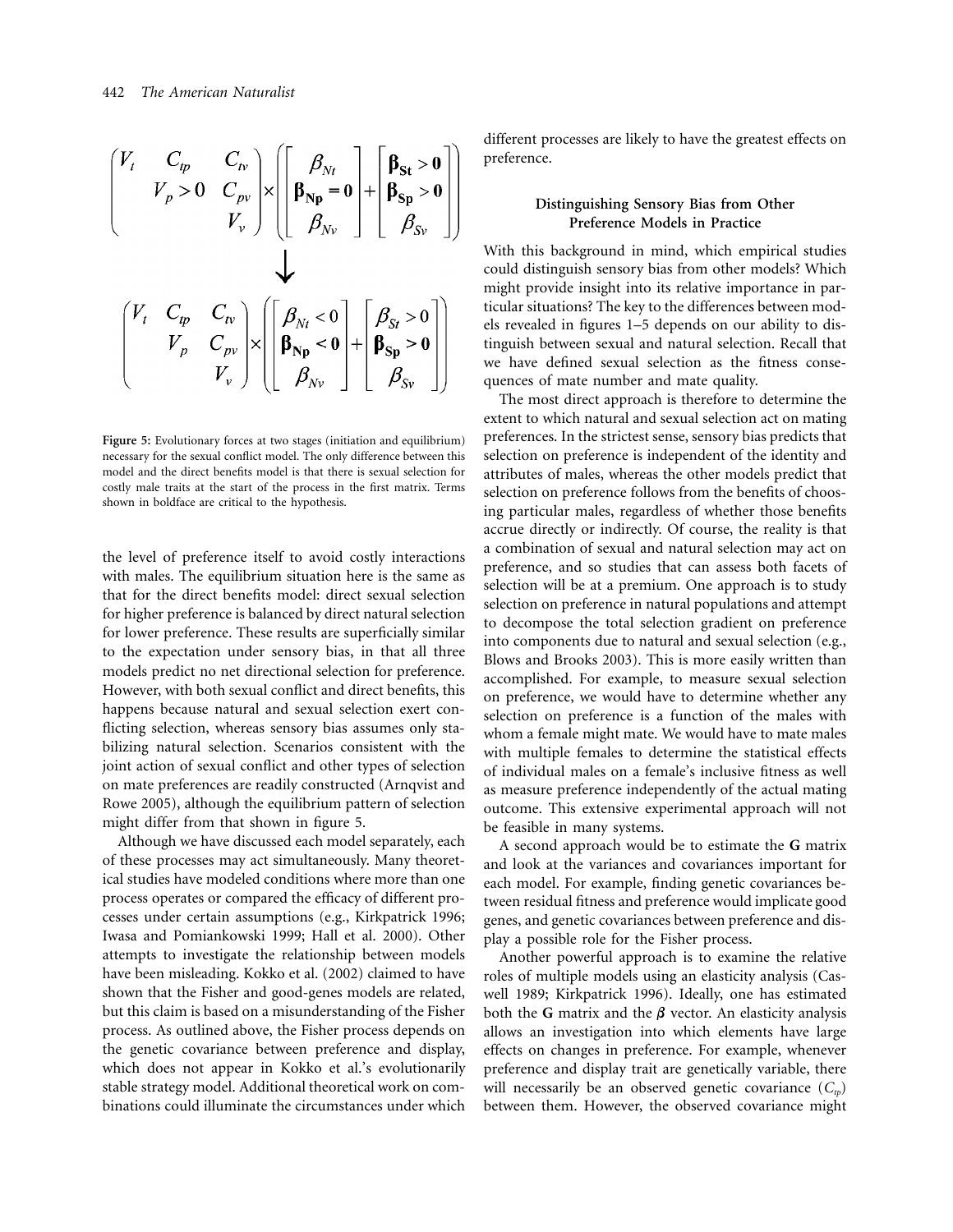be so small as to be trivial. By examining the effects of small increases and decreases in  $C_{tp}$  on changes in preference, one can estimate the importance of the Fisher process (e.g., Kirkpatrick 1996). This is also a daunting empirical task, but the method might profitably be employed in simulation studies that merge these models and can be roughly parameterized from phenotypic data in natural populations. While interpreting the results can be difficult (because some parameters are important in multiple models), many elements are not implicated, particularly in the sensory bias model.

Two types of selection experiments could also be used to assess the sensory bias model. In the first type, experimental populations would be manipulated to enforce random mating in one treatment while allowing mate choice and competition in the other treatment (e.g., Holland and Rice 1999). In both treatments, natural selection would be allowed to operate. Any differences created would accumulate over many generations, increasing the power of the experiment. Under the sensory bias hypothesis, no differences between treatments in female preference would be expected to evolve. All other models that incorporate costs to female mating preferences predict initial decreases in female preference in the enforced random-mating treatment, as long as both the male trait and female preference are genetically variable.

A different type of selection experiment could explore the effects of direct selection on candidate aspects of naturally selected behavior and mate preferences. Under sensory bias, the expectation is that selection on nonmating behavior will strongly affect preference. For example, one could select on foraging behavior, using colored foods of different qualities, and look for correlated responses in female preference and/or male coloration. Alternatively, one could select on mate preferences and look for correlated responses in foraging behavior. If correlated responses are found, it would also be interesting to select simultaneously on both food and mate preferences to see if the correlations can be altered by selection. The closer the association between mating behavior and some aspect of the naturally selected phenotype is, the more likely that natural selection could plausibly overwhelm sexual selection.

## **Empirical Difficulties in the Current Testing of Sensory Bias**

A variety of data have been interpreted as giving support to sensory bias as a model of female preference. This literature has two shortcomings. First, there is considerable misinterpretation of the implications of the various theories for the evolution of preference. Second, there is confusion between the predictions made by sensory bias

about signal design and the predictions made about female choice.

*Genetic correlations*. Verbal models of sensory bias repeatedly emphasize the idea that male secondary sex traits and female mating preferences do not "coevolve" and therefore that they do not result in a genetic correlation between male trait and female preference (Basolo 1990; Ryan 1990, 1998). This has led to the idea that the absence of a correlation implicates sensory bias. Neither of these premises is correct. In general, when both display and preference are genetically variable, there will be some level of genetic covariance between them within populations, regardless of the mechanism by which the mean preference and display evolved. Conversely, the lack of genetic correlation between display and preference need not imply a pure sensory bias mechanism. The Fisher process cannot act without such a correlation, but none of the other models depends critically on this correlation. Direct benefits (Kirkpatrick and Ryan 1991; Schluter and Price 1993; Iwasa and Pomiankowski 1999), good genes (Houle and Kondrashov 2002), and sexual conflict (Gavrilets 2000) have all been modeled with no genetic covariance between the display and preference.

*Sensory bias and genetic variation in female mating preferences*. A more controversial inference from presentations of the sensory bias model is that an absence of variation in female mating preference within a population is evidence that the sensory bias process is operating (Reeve and Sherman 1993; Basolo and Endler 1995; Christy and Backwell 1995; Sherman and Wolfenbarger 1995; Endler and Basolo 1998; Jennions and Petrie 2000). This follows from the argument that female mating preference arises from such fundamental properties of the sensory system that it is constrained in its response to any selective pressure. One might argue further along these lines that nearly all mutations in the sensory system are likely to be deleterious and that the standing level of genetic variation in sensory systems will be near 0, which of course would obviously prevent further evolution of preferences via any form of sexual selection.

We do not believe that the level of preference variation carries any information that would falsify any model of female preference. Genetic variation in preference is necessary for preferences to evolve by any of the five models. Furthermore, all of the models can accommodate situations where the relative amount of variation in preference is much smaller (or much larger) than that for the display trait. Even proponents of sensory bias do not require that female preferences are fixed (e.g., Basolo and Endler 1995; Endler and Basolo 1998). Under any model of mate preference, the variation in preference could be absent at some times. None of the models depends on variance in pref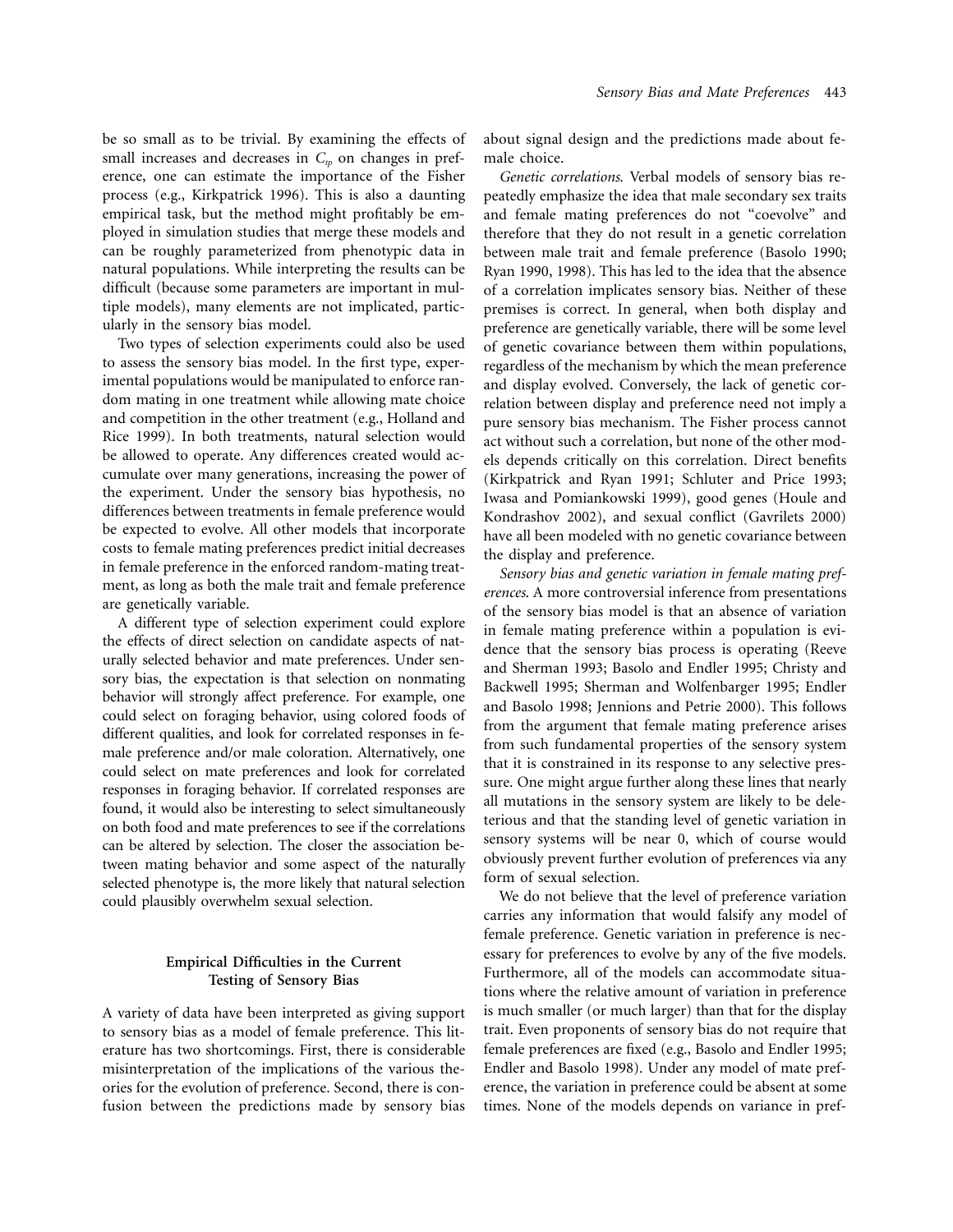erence to maintain exaggerated male traits; the mean of the preference is the source of selection on display.

*Historical biases and initial levels of preference*. Some presentations of the sensory bias model emphasize that historical patterns of selection produce a "sensory bias" that leads to a measurable preference (Ryan and Rand 1993; Phelps and Ryan 2000; Jennions and Brooks 2001; Ryan et al. 2001). This is an important hypothesis that may inform us about the starting conditions for exaggerated preferences and display. To be sure, the initial value of preference  $(p_0)$  can have large effects on the predicted preference equilibrium under the Fisher process (Kirkpatrick 1982; Lande 1981) and under some good-genes models (Pomiankowski 1987*b*; Payne and Pagel 2001). However, "sensory bias" in this sense does not refer to a full model of preference evolution. Instead, it simply refers to a situation where the initial preference differs from 0  $(p_0 > 0)$ . The sensory bias, direct benefits, and sexual conflict models can cause an initial increase in preference away from 0 (Kirkpatrick and Ryan 1991; Gavrilets et al. 2001).

*Phylogenetic evidence for sensory bias*. Many authors have suggested that the sensory bias model predicts that female mating preferences precede the evolution of male traits that exploit those preferences and that this sequence is a unique signature of the sensory bias mechanism (Basolo 1990; Ryan 1990, 1998; Ryan and Keddy-Hector 1992; Shaw 1995; Endler and Basolo 1998). The classic example is that of swordtail fishes (*Xiphophorus*), in which Basolo (1990, 1995, 1996) found the preference for males bearing swords to be ancestral to the evolution of the swords themselves. If the preference is assumed to be for a sword per se, then preference cannot have evolved by sexual selection in taxa without the male trait, and therefore sensory bias must be responsible.

The dilemma is in defining what female preference means, that is, what a preference is "for." The more narrowly the preference is defined, the more likely we might be to misinterpret the phylogenetic evidence (Sherman and Reeve 1999). The critical assumption is that preference is for swords rather than a more general feature of the male, such as length. In *Xiphophorus helleri*, Rosenthal and Evans (1998) have demonstrated that female preference for males with swords is actually an expression of a more general preference for large males. A preference for overall size has been proposed for many poeciliids (Marler and Ryan 1997; Ptacek and Travis 1997; but see Basolo 1998). If this is generally true, then the phylogenetic pattern is not conclusive, because the more general preference may have evolved via either natural or sexual selection. Many authors consider the evolution of specific displays to match more general preferences as consistent with sensory bias (Basolo 1990; Ryan et al. 2003). However, this argument is really focused on the evolution of the specific male display and not on the reasons for the evolution of preference.

Assuming that preferences do evolve via the sensory bias mechanism, comparative data will only support the hypothesis provided that speciation events occur between the evolution of the preference and the evolution of the male display (Endler and Basolo 1998). However, most models predict the rapid evolution of male displays, provided that genetic variation exists (for a review, see Mead and Arnold 2004). Such a scenario would most likely give the appearance of coevolution of preference and display across taxa, even if sensory bias is responsible.

*Ornaments as mimics*. Some of the best evidence for sensory bias is that male secondary sex traits sometimes resemble important objects or cues that function in nonmating contexts (Proctor 1991; Christy 1995; Weller et al. 1999; Greenfield and Weber 2000; Porter et al. 2002; Rodd et al. 2002; Smith et al. 2004). Important as this sort of evidence is, it does not refute the other models of sexual selection. Guppies provide a particularly good example. Rodd et al. (2002) have presented intriguing data that suggest that male color patterns are food mimics. This is based on data showing that variation among populations in female mating preference for males with orange spots can be explained by the attraction of both sexes to inanimate orange objects. Given that these animals frequently eat orange food items, the implication is that selection for easy detection of orange food items results in selection for preferences for orange males.

On the other hand, a long program of research also suggests that female choice for males with orange spots is adaptive because males must ingest carotenoids to produce these colors (Houde 1997). Carotenoid coloration could be an honest indicator of male quality (Kodric-Brown and Brown 1984; Kennedy et al. 1987; but see Grether et al. 2001). Hence, there are three scenarios that can explain the pattern of mating and foraging preferences in guppies: selection on foraging preferences has resulted in a correlated response in mating preferences (sensory bias); mating and foraging preferences are independent traits, and each have evolved to their respective fitness optima; or female mating preferences have evolved via sexual selection and have resulted in correlated responses in foraging preference in both males and females.

Finally, there is a great deal of work directed at the question of why particular display traits are utilized rather than others, which is often included under the rubric of sensory bias. Some works focus on the evolution of sensory systems (West-Eberhard 1984; Ryan 1990; Arak and Enquist 1993; Ghirlanda and Enquist 2003), while others focus on the interaction of environment with the sensory system (Endler 1992, 1993; Schluter and Price 1993). We agree that these are fascinating areas of research where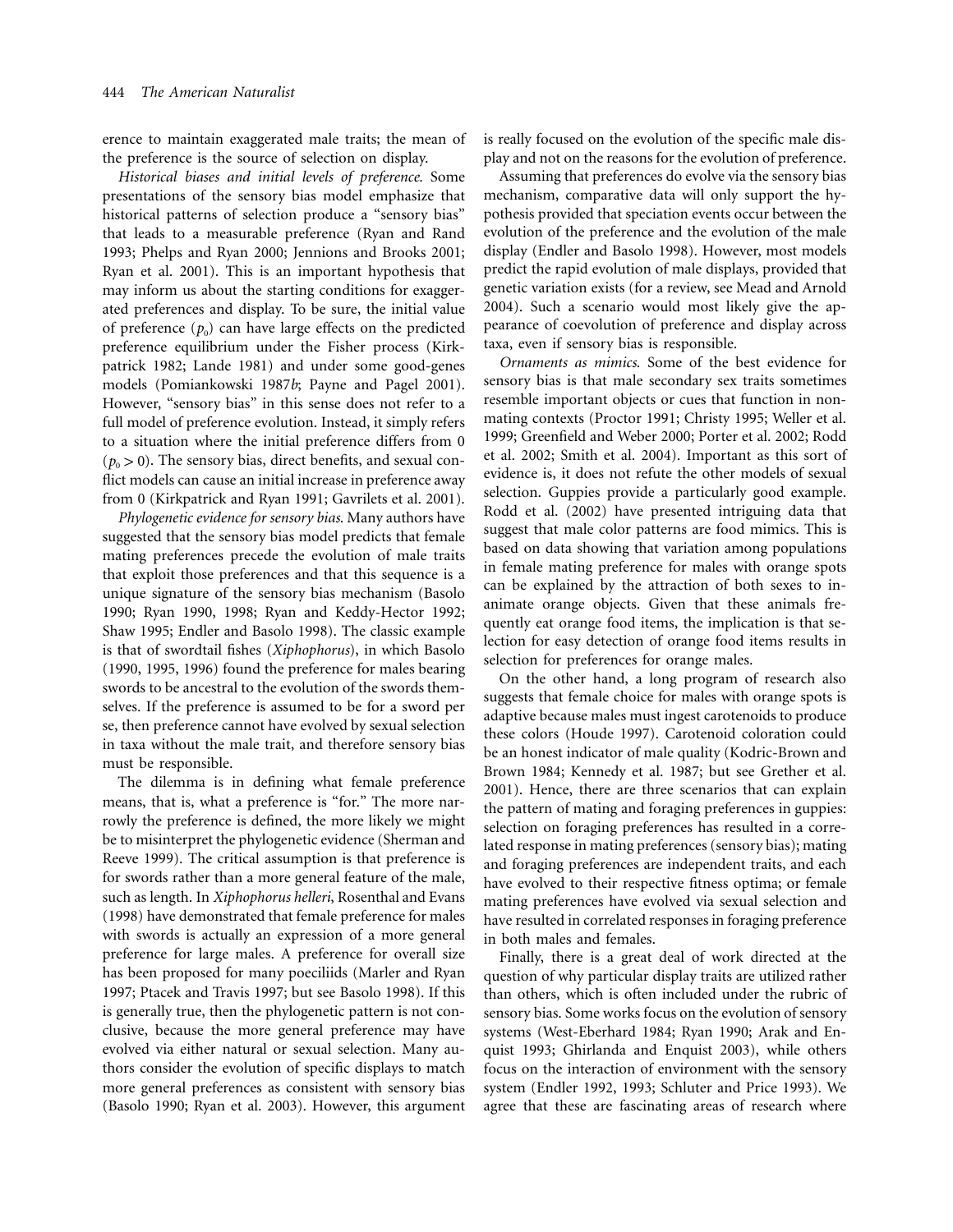much empirical work is needed. However, as pointed out by others (Endler and Basolo 1998), such work is best seen as being concerned with signal design rather than signal content. Models of female preference are dependent on the nature of signal content rather than signal design.

Our first goal in writing this article is to distinguish between the use of the term "sensory bias" as an explanation for signal design and as an explanation for mate preference evolution. Second, we have tried to clarify what the sensory bias hypothesis for mate preference evolution is and how it differs from other mate preference models. Finally, we have outlined testable predictions for sensory bias as an alternative to other models for the evolution of mate preference. Unfortunately, our analysis makes it clear that none of the models have been adequately tested, including sensory bias. While we recognize that the tests we have described are daunting tasks, we believe that they are the critical ones for evaluating the power of the sensory bias idea for explaining the most perplexing feature of sexual selection: why do females have such strikingly strong preferences for costly, elaborated male traits?

#### **Acknowledgments**

We thank J. Endler, M. Enquist, H. Rodd, and an anonymous reviewer for helpful comments on the manuscript.

#### **Literature Cited**

- Andersson, M. B. 1994. Sexual selection. Princeton University Press, Princeton, NJ.
- Arak, A., and M. Enquist. 1993. Hidden preferences and the evolution of signals. Philosophical Transactions of the Royal Society of London B 340:207–213.
- Arnold, S. J. 1994. Bateman principles and the measurement of sexual selection in plants and animals. American Naturalist 144(suppl.): S126–S149.
- Arnqvist, G., and L. Rowe. 2005. Sexual conflict. Princeton University Press, Princeton, NJ.
- Basolo, A. L. 1990. Female preference predates the evolution of the sword in swordtail fish. Science 250:808–810.
- -. 1995. Phylogenetic evidence for the role of a preexisting bias in sexual selection. Proceedings of the Royal Society of London B 259:307–311.
- -. 1996. The phylogenetic distribution of a female preference. Systematic Biology 45:290–307.
- -. 1998. Evolutionary change in a receiver bias: a comparison of female preference functions. Proceedings of the Royal Society of London B 265:2223–2228.
- Basolo, A. L., and J. A. Endler. 1995. Sensory biases and the evolution of sensory systems. Trends in Ecology & Evolution 10:489.
- Blows, M. W., and R. Brooks. 2003. Measuring nonlinear selection. American Naturalist 162:815–820.
- Caswell, H. 1989. Matrix population models: construction, analysis, and interpretation. Sinauer, Sunderland, MA.
- Christy, J. H. 1995. Mimicry, mate choice, and the sensory trap hypothesis. American Naturalist 146:171–181.
- Christy, J. H., and P. R. Y. Backwell. 1995. The sensory exploitation hypothesis. Trends in Ecology & Evolution 10:417.
- Dawkins, M. S., and T. Guilford. 1996. Sensory bias and the adaptiveness of female choice. American Naturalist 148:937–942.
- Endler, J. A. 1986. Natural selection in the wild. Princeton University Press, Princeton, NJ.
- -. 1992. Signals, signal conditions, and the direction of evolution. American Naturalist 139(suppl.):S125–S153.
- -. 1993. Some general comments on the evolution and design of animal communication systems. Philosophical Transactions of the Royal Society of London B 340:215–225.
- Endler, J. A., and A. L. Basolo. 1998. Sensory ecology, receiver biases and sexual selection. Trends in Ecology & Evolution 13:415–420.
- Gavrilets, S. 2000. Rapid evolution of reproductive barriers driven by sexual conflict. Nature 403:886–889.
- Gavrilets, S., G. Arnqvist, and U. Friberg. 2001. The evolution of female mate choice by sexual conflict. Proceedings of the Royal Society of London B 268:531–539.
- Ghirlanda, S., and M. Enquist. 2003. A century of generalization. Animal Behaviour 66:15–36.
- Greenfield, M. D., and T. Weber. 2000. Evolution of ultrasonic signalling in wax moths: discrimination of ultrasonic mating calls from bat echolocation signals and the exploitation of an antipredator receiver bias by sexual advertisement. Ethology Ecology and Evolution 12:259–279.
- Grether, G. F., J. Hudon, and J. A. Endler. 2001. Carotenoid scarcity, synthetic pteridine pigments and the evolution of sexual coloration in guppies (*Poecilia reticulata*). Proceedings of the Royal Society of London B 268:1245–1253.
- Hall, D. W., M. Kirkpatrick, and B. West. 2000. Runaway sexual selection when female preferences are directly selected. Evolution 54:1862–1869.
- Hamilton, W. D., and M. Zuk. 1982. Heritable true fitness and bright birds: a role for parasites. Science 218:384–387.
- Holland, B., and W. R. Rice. 1998. Perspective: chase-away sexual selection: antagonistic seduction versus resistance. Evolution 52:1–7.
- -. 1999. Experimental removal of sexual selection reverses intersexual antagonistic coevolution and removes a reproductive load. Proceedings of the National Academy of Sciences of the USA 96:5083–5088.
- Houde, A. E. 1997. Sex, color, and mate choice in guppies. Princeton University Press, Princeton, NJ.
- Houle, D., and A. S. Kondrashov. 2002. Coevolution of costly mate choice and condition-dependent display of good genes. Proceedings of the Royal Society of London B 269:97–104.
- Iwasa, Y., and A. Pomiankowski. 1991. The evolution of costly mate preferences. II. The handicap principle. Evolution 45:1431–1442.
- -. 1999. Good parent and good genes models of handicap evolution. Journal of Theoretical Biology 200:97–109.
- Jennions, M. D., and R. Brooks. 2001. A sense of history. Trends in Ecology & Evolution 16:113–115.
- Jennions, M. D., and M. Petrie. 2000. Why do females mate multiply? a review of the genetic benefits. Biological Reviews 75:21–64.
- Kennedy, C. E. J., J. A. Endler, S. L. Poynton, and H. McMinn. 1987. Parasite load predicts mate choice in guppies. Behavioral Ecology and Sociobiology 21:291–295.
- Kirkpatrick, M. 1982. Sexual selection and the evolution of female choice. Evolution 36:1–12.
	- ———. 1985. Evolution of female mate choice and parental in-